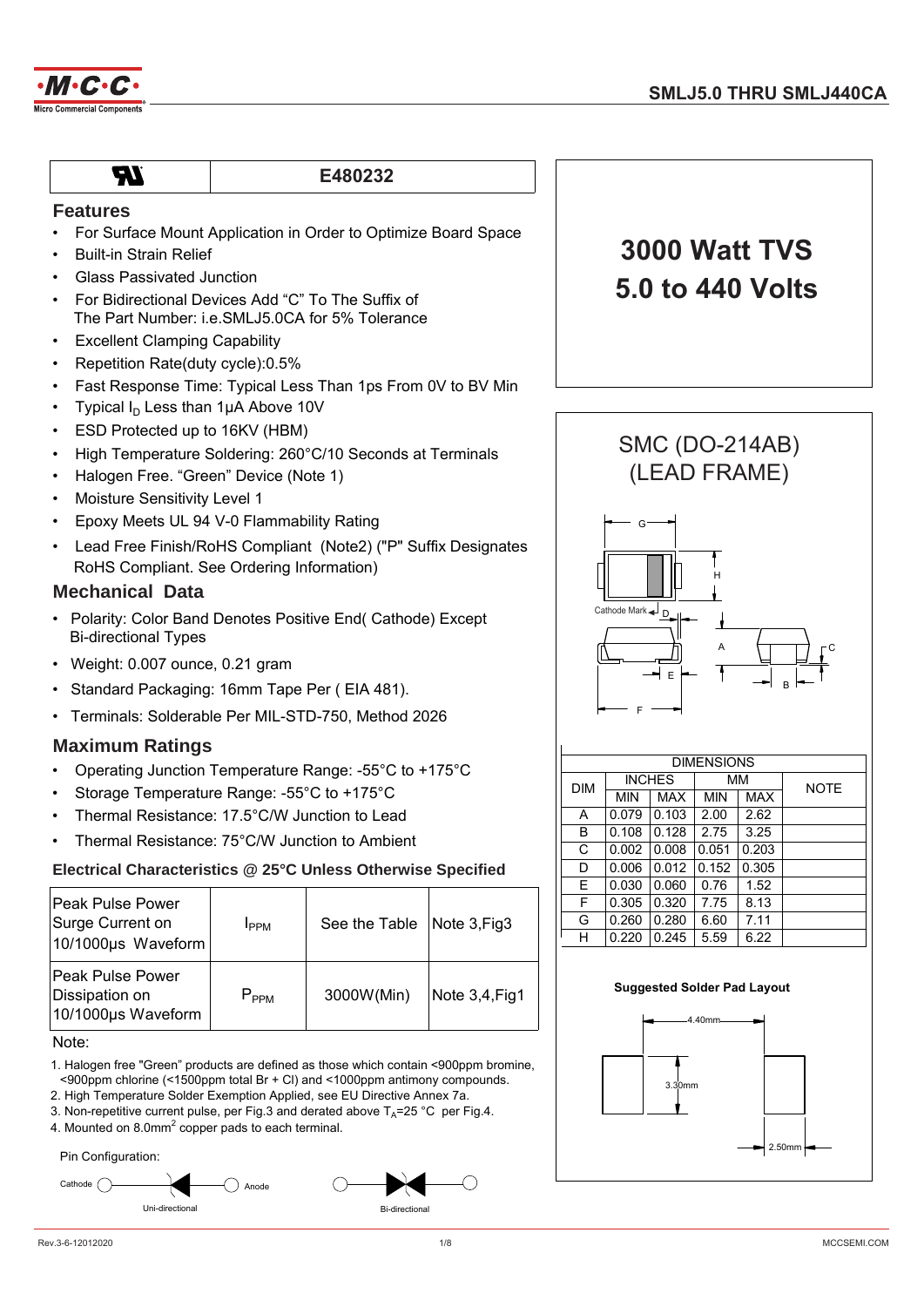

| <b>MCC</b><br>Part Number | Reverse<br>Stand-Off<br>Voltage |      | <b>Breakdown Voltage</b><br>$V_{BR}(V)$ | Test<br>Current | Max.<br><b>Clamping Voltage</b><br>$@I_{PP}$ | Peak<br>Pulse<br>Current | Reverse Leakage<br>Current@V <sub>WM</sub> | <b>Marking Code</b> |
|---------------------------|---------------------------------|------|-----------------------------------------|-----------------|----------------------------------------------|--------------------------|--------------------------------------------|---------------------|
|                           | $V_{WM}(V)$                     | Min  | Max                                     | $I_T(mA)$       | $V_C(V)$                                     | $I_{PP}(A)$              | $I_D(\mu A)$                               |                     |
| SMLJ5.0C                  | 5.0                             | 6.40 | 7.30                                    | 10              | 9.6                                          | 312.5                    | 1000                                       | <b>DDD</b>          |
| SMLJ5.0CA                 | 5.0                             | 6.40 | 7.00                                    | 10              | 9.2                                          | 326.0                    | 1000                                       | <b>DDE</b>          |
| SMLJ6.0C                  | 6.0                             | 6.67 | 8.15                                    | 10              | 11.4                                         | 263.2                    | 1000                                       | <b>DDF</b>          |
| SMLJ6.0CA                 | 6.0                             | 6.67 | 7.37                                    | 10              | 10.3                                         | 291.3                    | 1000                                       | <b>DDG</b>          |
| SMLJ6.5C                  | 6.5                             | 7.22 | 8.82                                    | 10              | 12.3                                         | 243.9                    | 500                                        | <b>DDH</b>          |
| SMLJ6.5CA                 | 6.5                             | 7.22 | 7.98                                    | 10              | 11.2                                         | 267.9                    | 500                                        | <b>DDK</b>          |
| SMLJ7.0C                  | 7.0                             | 7.78 | 9.51                                    | 10              | 13.3                                         | 225.6                    | 200                                        | <b>DDL</b>          |
| SMLJ7.0CA                 | 7.0                             | 7.78 | 8.60                                    | 10              | 12.0                                         | 250.0                    | 200                                        | <b>DDM</b>          |
| SMLJ7.5C                  | 7.5                             | 8.33 | 10.2                                    | 1               | 14.3                                         | 209.8                    | 100                                        | <b>DDN</b>          |
| SMLJ7.5CA                 | 7.5                             | 8.33 | 9.21                                    | $\mathbf{1}$    | 12.9                                         | 232.6                    | 100                                        | <b>DDP</b>          |
| SMLJ8.0C                  | 8.0                             | 8.89 | 10.9                                    | $\mathbf 1$     | 15.0                                         | 200.0                    | 50                                         | <b>DDQ</b>          |
| SMLJ8.0CA                 | 8.0                             | 8.89 | 9.83                                    | $\mathbf{1}$    | 13.6                                         | 220.6                    | 50                                         | <b>DDR</b>          |
| SMLJ8.5C                  | 8.5                             | 9.44 | 11.5                                    | $\mathbf 1$     | 15.9                                         | 188.6                    | 25                                         | <b>DDS</b>          |
| SMLJ8.5CA                 | 8.5                             | 9.44 | 10.4                                    | $\mathbf{1}$    | 14.4                                         | 208.4                    | 25                                         | <b>DDT</b>          |
| SMLJ9.0C                  | 9.0                             | 10.0 | 12.2                                    | $\mathbf{1}$    | 16.9                                         | 177.4                    | 10                                         | <b>DDU</b>          |
| SMLJ9.0CA                 | 9.0                             | 10.0 | 11.1                                    | $\mathbf{1}$    | 15.4                                         | 194.8                    | 10                                         | <b>DDV</b>          |
| SMLJ10C                   | 10                              | 11.1 | 13.6                                    | 1               | 18.8                                         | 159.6                    | 5                                          | <b>DDW</b>          |
| SMLJ10CA                  | 10                              | 11.1 | 12.3                                    | 1               | 17.0                                         | 176.4                    | 5                                          | <b>DDX</b>          |
| SMLJ11C                   | 11                              | 12.2 | 14.9                                    | $\mathbf{1}$    | 20.1                                         | 149.2                    | $\overline{2}$                             | <b>DDY</b>          |
| SMLJ11CA                  | 11                              | 12.2 | 13.5                                    | 1               | 18.2                                         | 164.8                    | $\overline{c}$                             | <b>DDZ</b>          |
| SMLJ12C                   | 12                              | 13.3 | 16.3                                    | $\mathbf{1}$    | 22.0                                         | 136.4                    | $\overline{c}$                             | <b>DED</b>          |
| SMLJ12CA                  | 12                              | 13.3 | 14.7                                    | 1               | 19.9                                         | 150.6                    | $\overline{c}$                             | <b>DEE</b>          |
| SMLJ13C                   | 13                              | 14.4 | 17.6                                    | 1               | 23.8                                         | 126.0                    | $\overline{2}$                             | <b>DEF</b>          |
| SMLJ13CA                  | 13                              | 14.4 | 15.9                                    | 1               | 21.5                                         | 139.4                    | $\overline{2}$                             | <b>DEG</b>          |
| SMLJ14C                   | 14                              | 15.6 | 19.1                                    | 1               | 25.8                                         | 116.2                    | $\overline{c}$                             | <b>DEH</b>          |
| SMLJ14CA                  | 14                              | 15.6 | 17.2                                    | $\mathbf{1}$    | 23.2                                         | 129.4                    | $\overline{c}$                             | <b>DEK</b>          |
| SMLJ15C                   | 15                              | 16.7 | 20.4                                    | $\mathbf{1}$    | 26.9                                         | 111.6                    | $\overline{2}$                             | <b>DEL</b>          |
| SMLJ15CA                  | 15                              | 16.7 | 18.5                                    | 1               | 24.4                                         | 123.0                    | $\overline{c}$                             | <b>DEM</b>          |
| SMLJ16C                   | 16                              | 17.8 | 21.8                                    | 1               | 28.8                                         | 104.2                    | $\overline{c}$                             | <b>DEN</b>          |
| SMLJ16CA                  | 16                              | 17.8 | 19.7                                    | $\mathbf{1}$    | 26.0                                         | 115.4                    | $\overline{a}$                             | <b>DEP</b>          |
| SMLJ17C                   | 17                              | 18.9 | 23.1                                    | 1               | 30.5                                         | 98.4                     | $\sqrt{2}$                                 | DEQ                 |
| SMLJ17CA                  | 17                              | 18.9 | 20.9                                    | 1               | 27.6                                         | 106.6                    | $\overline{2}$                             | <b>DER</b>          |
| SMLJ18C                   | 18                              | 20.0 | 24.4                                    | 1               | 32.2                                         | 93.2                     | $\overline{a}$                             | <b>DES</b>          |
| SMLJ18CA                  | 18                              | 20.0 | 22.1                                    | $\mathbf{1}$    | 29.2                                         | 102.8                    | $\overline{2}$                             | <b>DET</b>          |
| SMLJ20C                   | 20                              | 22.2 | 27.1                                    | $\mathbf{1}$    | 35.8                                         | 83.8                     | $\overline{2}$                             | <b>DEU</b>          |
| SMLJ20CA                  | 20                              | 22.2 | 24.5                                    | $\mathbf{1}$    | 32.4                                         | 92.6                     | $\overline{a}$                             | <b>DEV</b>          |
| SMLJ22C                   | 22                              | 24.4 | 29.8                                    | 1               | 39.4                                         | 76.2                     | $\overline{a}$                             | <b>DEW</b>          |
| SMLJ22CA                  | 22                              | 24.4 | 26.9                                    | 1               | 35.5                                         | 84.4                     | $\overline{2}$                             | <b>DEX</b>          |
| SMLJ24C                   | 24                              | 26.7 | 32.6                                    | $\mathbf{1}$    | 43.0                                         | 69.8                     | $\overline{a}$                             | <b>DEY</b>          |
| SMLJ24CA                  | 24                              | 26.7 | 29.5                                    | 1               | 38.9                                         | 77.2                     | $\overline{2}$                             | <b>DEZ</b>          |
| SMLJ26C                   | 26                              | 28.9 | 35.3                                    | 1               | 46.6                                         | 64.4                     | $\overline{2}$                             | <b>DFD</b>          |
| SMLJ26CA                  | 26                              | 28.9 | 31.9                                    | $\mathbf 1$     | 42.1                                         | 71.2                     | $\overline{2}$                             | <b>DFE</b>          |
| SMLJ28C                   | 28                              | 31.1 | 38.0                                    | 1               | 50.0                                         | 60.0                     | $\overline{2}$                             | <b>DFF</b>          |
| SMLJ28CA                  | 28                              | 31.1 | 34.4                                    | 1               | 45.4                                         | 66.0                     | $\overline{2}$                             | <b>DFG</b>          |
| SMLJ30C                   | $30\,$                          | 33.3 | 40.7                                    | 1               | 53.5                                         | 56.0                     | $\overline{2}$                             | <b>DFH</b>          |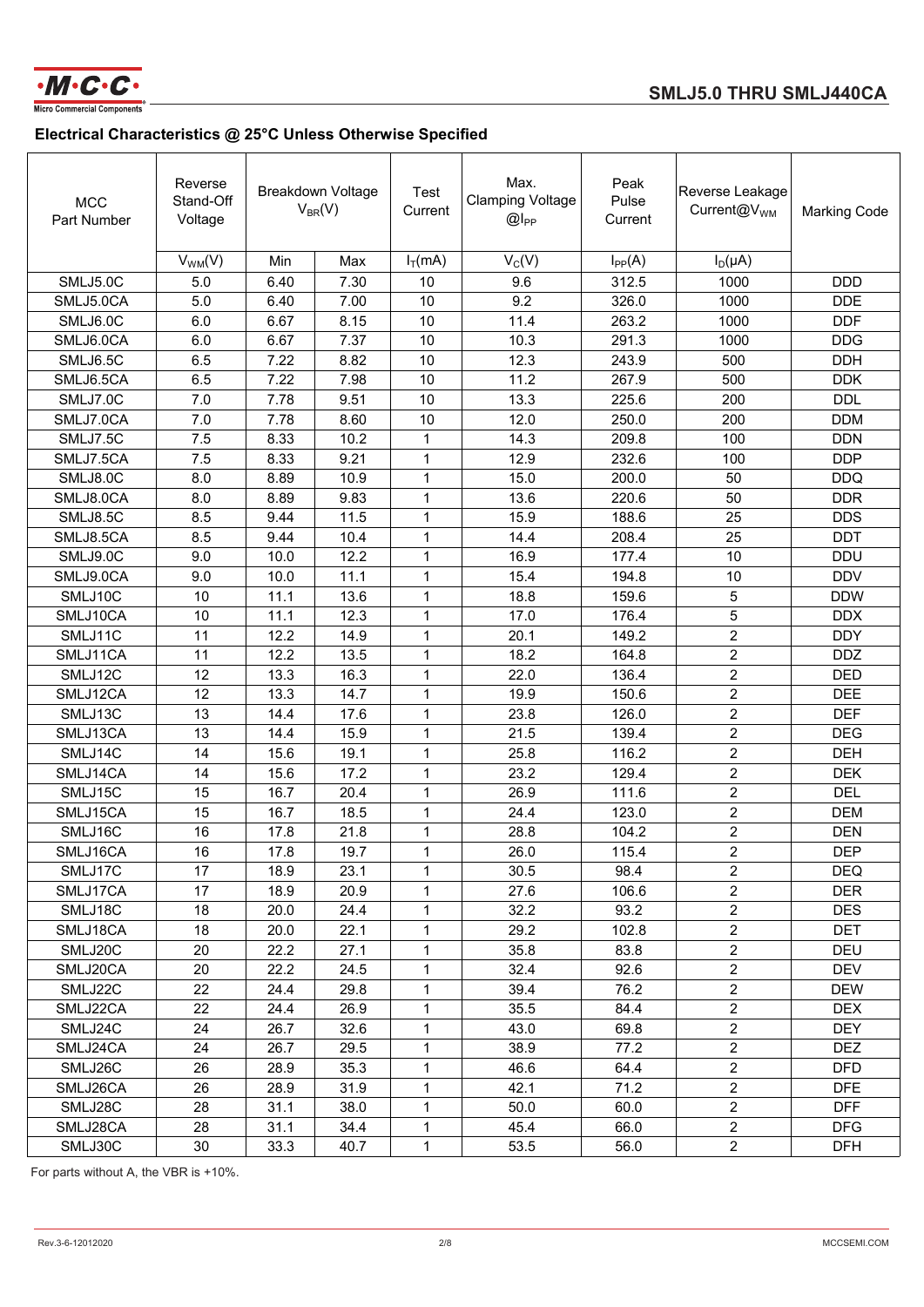

| <b>MCC</b><br>Part Number | Reverse<br>Stand-Off<br>Voltage |      | <b>Breakdown Voltage</b><br>$V_{BR}(V)$ | Test<br>Current | Max.<br><b>Clamping Voltage</b><br>$@I_{PP}$ | Peak<br>Pulse<br>Current | Reverse Leakage<br>Current@V <sub>WM</sub> | <b>Marking Code</b> |
|---------------------------|---------------------------------|------|-----------------------------------------|-----------------|----------------------------------------------|--------------------------|--------------------------------------------|---------------------|
|                           | $V_{WM}(V)$                     | Min  | Max                                     | $I_T(mA)$       | $V_C(V)$                                     | $I_{PP}(A)$              | $I_D(\mu A)$                               |                     |
| SMLJ30CA                  | 30                              | 33.3 | 36.8                                    | 1               | 48.4                                         | 62.0                     | 2                                          | <b>DFK</b>          |
| SMLJ33C                   | 33                              | 36.7 | 44.9                                    | $\mathbf{1}$    | 59.0                                         | 50.4                     | $\overline{2}$                             | <b>DFL</b>          |
| SMLJ33CA                  | 33                              | 36.7 | 40.6                                    | 1               | 53.3                                         | 56.2                     | $\overline{2}$                             | <b>DFM</b>          |
| SMLJ36C                   | 36                              | 40.0 | 48.9                                    | 1               | 64.3                                         | 46.6                     | $\overline{c}$                             | <b>DFN</b>          |
| SMLJ36CA                  | 36                              | 40.0 | 44.2                                    | 1               | 58.1                                         | 51.6                     | $\overline{c}$                             | <b>DFP</b>          |
| SMLJ40C                   | 40                              | 44.4 | 54.3                                    | $\mathbf{1}$    | 71.4                                         | 42.0                     | $\overline{c}$                             | <b>DFQ</b>          |
| SMLJ40CA                  | 40                              | 44.4 | 49.1                                    | $\mathbf{1}$    | 64.5                                         | 46.4                     | $\overline{2}$                             | <b>DFR</b>          |
| SMLJ43C                   | 43                              | 47.8 | 58.4                                    | $\mathbf{1}$    | 76.7                                         | 39.2                     | $\overline{2}$                             | <b>DFS</b>          |
| SMLJ43CA                  | 43                              | 47.8 | 52.8                                    | $\mathbf{1}$    | 69.4                                         | 43.2                     | $\overline{c}$                             | <b>DFT</b>          |
| SMLJ45C                   | 45                              | 50.0 | 61.1                                    | 1               | 80.3                                         | 37.4                     | $\overline{c}$                             | <b>DFU</b>          |
| SMLJ45CA                  | 45                              | 50.0 | 55.3                                    | $\mathbf{1}$    | 72.7                                         | 41.2                     | $\overline{2}$                             | <b>DFV</b>          |
| SMLJ48C                   | 48                              | 53.3 | 65.1                                    | $\mathbf{1}$    | 85.5                                         | 35.0                     | $\overline{2}$                             | <b>DFW</b>          |
| SMLJ48CA                  | 48                              | 53.3 | 58.9                                    | $\mathbf{1}$    | 77.4                                         | 38.8                     | $\overline{2}$                             | <b>DFX</b>          |
| SMLJ51C                   | 51                              | 56.7 | 69.3                                    | 1               | 91.1                                         | 37.0                     | $\overline{c}$                             | <b>DFY</b>          |
| SMLJ51CA                  | 51                              | 56.7 | 62.7                                    | 1               | 82.4                                         | 36.4                     | $\overline{c}$                             | <b>DFZ</b>          |
| SMLJ54C                   | 54                              | 60.0 | 73.3                                    | $\mathbf{1}$    | 96.3                                         | 31.2                     | $\overline{2}$                             | <b>DGD</b>          |
| SMLJ54CA                  | 54                              | 60.0 | 66.3                                    | 1               | 87.1                                         | 34.4                     | $\overline{2}$                             | <b>DGE</b>          |
| SMLJ58C                   | 58                              | 64.4 | 78.7                                    | $\mathbf{1}$    | 103                                          | 39.2                     | 2                                          | <b>DGF</b>          |
| SMLJ58CA                  | 58                              | 64.4 | 71.2                                    | $\mathbf{1}$    | 93.6                                         | 32.0                     | 2                                          | <b>DGG</b>          |
| SMLJ60C                   | 60                              | 66.7 | 81.5                                    | $\mathbf{1}$    | 107                                          | 28.0                     | $\overline{2}$                             | <b>DGH</b>          |
| SMLJ60CA                  | 60                              | 66.7 | 73.7                                    | 1               | 96.8                                         | 31.0                     | $\overline{2}$                             | <b>DGK</b>          |
| SMLJ64C                   | 64                              | 71.1 | 86.9                                    | 1               | 114                                          | 26.4                     | $\overline{c}$                             | <b>DGL</b>          |
| SMLJ64CA                  | 64                              | 71.1 | 78.6                                    | 1               | 103                                          | 29.2                     | $\overline{c}$                             | <b>DGM</b>          |
| SMLJ70C                   | 70                              | 77.8 | 95.1                                    | 1               | 125                                          | 24.0                     | $\overline{c}$                             | <b>DGN</b>          |
| SMLJ70CA                  | 70                              | 77.8 | 86.0                                    | $\mathbf{1}$    | 113                                          | 26.6                     | $\overline{2}$                             | <b>DGP</b>          |
| SMLJ75C                   | 75                              | 83.3 | 102                                     | 1               | 134                                          | 22.4                     | $\overline{2}$                             | <b>DGQ</b>          |
| SMLJ75CA                  | 75                              | 83.3 | 92.1                                    | $\mathbf{1}$    | 121                                          | 24.8                     | $\overline{c}$                             | <b>DGR</b>          |
| SMLJ78C                   | 78                              | 86.7 | 106                                     | 1               | 139                                          | 21.6                     | $\overline{c}$                             | <b>DGS</b>          |
| SMLJ78CA                  | 78                              | 86.7 | 95.8                                    | 1               | 126                                          | 22.8                     | $\overline{2}$                             | <b>DGT</b>          |
| SMLJ85C                   | 85                              | 94.4 | 115                                     | $\mathbf{1}$    | 151                                          | 19.8                     | $\overline{2}$                             | <b>DGU</b>          |
| SMLJ85CA                  | 85                              | 94.4 | 104                                     | 1               | 137                                          | 20.8                     | $\overline{2}$                             | <b>DGV</b>          |
| SMLJ90C                   | 90                              | 100  | 122                                     | 1               | 160                                          | 18.8                     | $\overline{2}$                             | <b>DGW</b>          |
| SMLJ90CA                  | 90                              | 100  | 111                                     | $\mathbf{1}$    | 146                                          | 20.6                     | $\overline{2}$                             | <b>DGX</b>          |
| SMLJ100C                  | 100                             | 111  | 136                                     | 1               | 179                                          | 16.8                     | $\overline{2}$                             | <b>DGY</b>          |
| SMLJ100CA                 | 100                             | 111  | 123                                     | 1               | 162                                          | 18.6                     | $\overline{2}$                             | <b>DGZ</b>          |
| SMLJ110C                  | 110                             | 122  | 149                                     | 1               | 196                                          | 15.4                     | $\overline{2}$                             | <b>DHD</b>          |
| SMLJ110CA                 | 110                             | 122  | 135                                     | 1               | 177                                          | 16.8                     | $\overline{2}$                             | <b>DHE</b>          |
| SMLJ120C                  | 120                             | 133  | 163                                     | $\mathbf 1$     | 214                                          | 14.0                     | $\overline{c}$                             | <b>DHF</b>          |
| SMLJ120CA                 | 120                             | 133  | 147                                     | 1               | 193                                          | 15.6                     | $\overline{2}$                             | <b>DHG</b>          |
| SMLJ130C                  | 130                             | 144  | 176                                     | $\mathbf 1$     | 231                                          | 13.0                     | $\overline{2}$                             | <b>DHH</b>          |
| SMLJ130CA                 | 130                             | 144  | 159                                     | $\mathbf{1}$    | 209                                          | 14.4                     | $\overline{c}$                             | <b>DHK</b>          |
| SMLJ150C                  | 150                             | 167  | 204                                     | 1               | 268                                          | 11.2                     | $\overline{2}$                             | <b>DHL</b>          |
| SMLJ150CA                 | 150                             | 167  | 185                                     | 1               | 243                                          | 12.4                     | $\overline{2}$                             | <b>DHM</b>          |
| SMLJ160C                  | 160                             | 178  | 218                                     | 1               | 287                                          | 10.4                     | $\overline{2}$                             | <b>DHN</b>          |
| SMLJ160CA                 | 160                             | 178  | 197                                     | 1               | 259                                          | 11.6                     | $\overline{2}$                             | <b>DHP</b>          |
| SMLJ170C                  | 170                             | 189  | 231                                     | $\mathbf 1$     | 304                                          | 9.8                      | $\overline{2}$                             | <b>DHQ</b>          |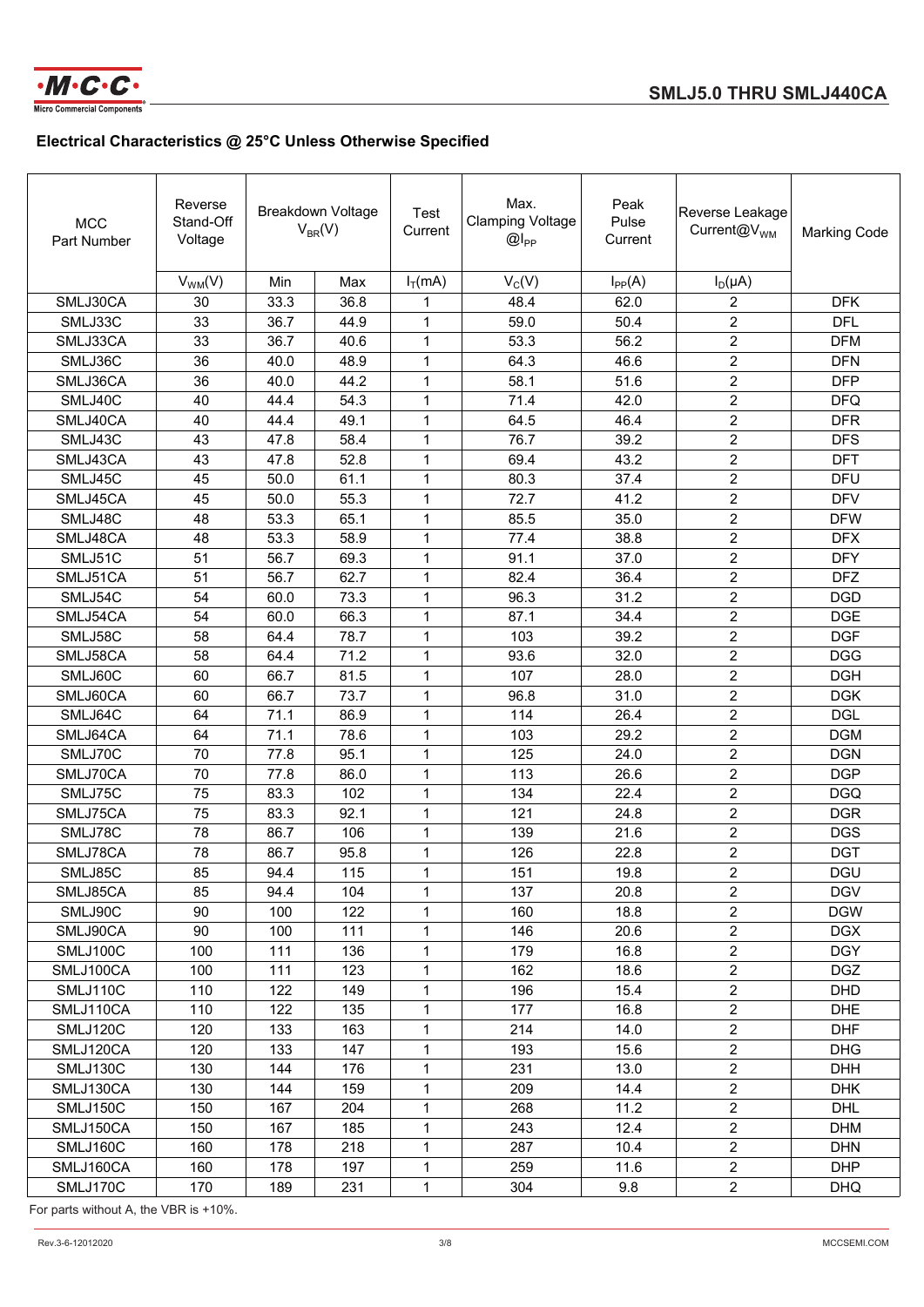

| <b>MCC</b><br>Part Number | Reverse<br>Stand-Off<br>Voltage |      | Breakdown Voltage<br>$V_{BR}(V)$ | Test<br>Current | Max.<br><b>Clamping Voltage</b><br>$@I_{PP}$ | Peak<br>Pulse<br>Current | Reverse Leakage<br>Current@V <sub>WM</sub> | <b>Marking Code</b> |
|---------------------------|---------------------------------|------|----------------------------------|-----------------|----------------------------------------------|--------------------------|--------------------------------------------|---------------------|
|                           | $V_{WM}(V)$                     | Min  | Max                              | $I_T(mA)$       | $V_C(V)$                                     | $I_{PP}(A)$              | $I_D(\mu A)$                               |                     |
| SMLJ170CA                 | 170                             | 189  | 209                              | 1               | 275                                          | 11.0                     | 2                                          | <b>DHR</b>          |
| SMLJ180CA                 | 180                             | 200  | 220                              | 5               | 291.6                                        | 10.29                    | $\overline{c}$                             | <b>DHT</b>          |
| SMLJ190CA                 | 190                             | 211  | 232                              | 5               | 307.8                                        | 9.75                     | $\overline{2}$                             | <b>DHV</b>          |
| SMLJ200CA                 | 200                             | 224  | 247                              | 5               | 324                                          | 9.26                     | $\overline{c}$                             | <b>DHW</b>          |
| SMLJ220CA                 | 220                             | 246  | 272                              | 5               | 356                                          | 8.43                     | $\overline{c}$                             | <b>DHX</b>          |
| SMLJ250CA                 | 250                             | 279  | 309                              | $\mathbf 5$     | 405                                          | 7.41                     | $\overline{2}$                             | <b>DHZ</b>          |
| SMLJ300CA                 | 300                             | 335  | 371                              | 5               | 486                                          | 6.17                     | $\overline{2}$                             | <b>DJE</b>          |
| SMLJ350CA                 | 350                             | 391  | 432                              | 5               | 567                                          | 5.29                     | $\overline{c}$                             | <b>DJG</b>          |
| SMLJ400CA                 | 400                             | 447  | 494                              | 5               | 648                                          | 4.63                     | $\overline{2}$                             | <b>DJK</b>          |
| SMLJ440CA                 | 440                             | 492  | 543                              | 5               | 713                                          | 4.21                     | $\overline{2}$                             | <b>DJM</b>          |
| <b>SMLJ5.0</b>            | 5.0                             | 6.40 | 7.30                             | 10              | 9.6                                          | 312.5                    | 1000                                       | <b>RDD</b>          |
| SMLJ5.0A                  | 5.0                             | 6.40 | 7.00                             | 10              | 9.2                                          | 326.0                    | 1000                                       | <b>RDE</b>          |
| SMLJ6.0                   | 6.0                             | 6.67 | 8.15                             | 10              | 11.4                                         | 263.2                    | 1000                                       | <b>RDF</b>          |
| SMLJ6.0A                  | 6.0                             | 6.67 | 7.37                             | 10              | 10.3                                         | 291.3                    | 1000                                       | <b>RDG</b>          |
| SMLJ6.5                   | 6.5                             | 7.22 | 8.82                             | 10              | 12.3                                         | 243.9                    | 500                                        | <b>RDH</b>          |
| SMLJ6.5A                  | 6.5                             | 7.22 | 7.98                             | 10              | 11.2                                         | 267.9                    | 500                                        | <b>RDK</b>          |
| SMLJ7.0                   | 7.0                             | 7.78 | 9.51                             | 10              | 13.3                                         | 225.6                    | 200                                        | PDL                 |
| SMLJ7.0A                  | 7.0                             | 7.78 | 8.60                             | 10              | 12.0                                         | 250.0                    | 200                                        | <b>PDM</b>          |
| <b>SMLJ7.5</b>            | 7.5                             | 8.33 | 10.2                             | $\mathbf{1}$    | 14.3                                         | 209.8                    | 100                                        | <b>PDN</b>          |
| SMLJ7.5A                  | 7.5                             | 8.33 | 9.21                             | $\mathbf{1}$    | 12.9                                         | 232.6                    | 100                                        | <b>PDP</b>          |
| SMLJ8.0                   | 8.0                             | 8.89 | 10.9                             | $\mathbf{1}$    | 15.0                                         | 200.0                    | 50                                         | PDQ                 |
| SMLJ8.0A                  | 8.0                             | 8.89 | 9.83                             | $\mathbf{1}$    | 13.6                                         | 220.6                    | 50                                         | <b>PDR</b>          |
| SMLJ8.5                   | 8.5                             | 9.44 | 11.5                             | 1               | 15.9                                         | 188.6                    | 25                                         | <b>PDS</b>          |
| SMLJ8.5A                  | 8.5                             | 9.44 | 10.4                             | 1               | 14.4                                         | 208.4                    | 25                                         | <b>PDT</b>          |
| SMLJ9.0                   | 9.0                             | 10.0 | 12.2                             | 1               | 16.9                                         | 177.4                    | 10                                         | PDU                 |
| SMLJ9.0A                  | 9.0                             | 10.0 | 11.1                             | $\mathbf{1}$    | 15.4                                         | 194.8                    | 10                                         | <b>PDV</b>          |
| SMLJ10                    | 10                              | 11.1 | 13.6                             | $\mathbf{1}$    | 18.8                                         | 159.6                    | 5                                          | <b>PDW</b>          |
| SMLJ10A                   | 10                              | 11.1 | 12.3                             | 1               | 17.0                                         | 176.4                    | 5                                          | <b>PDX</b>          |
| SMLJ11                    | 11                              | 12.2 | 14.9                             | 1               | 20.1                                         | 149.2                    | $\overline{c}$                             | <b>PDY</b>          |
| SMLJ11A                   | 11                              | 12.2 | 13.5                             | $\mathbf{1}$    | 18.2                                         | 164.8                    | $\overline{c}$                             | PDZ                 |
| SMLJ12                    | 12                              | 13.3 | 16.3                             | 1               | 22.0                                         | 136.4                    | $\overline{2}$                             | PED                 |
| SMLJ12A                   | 12                              | 13.3 | 14.7                             | 1               | 19.9                                         | 150.6                    | $\overline{c}$                             | <b>PEE</b>          |
| SMLJ13                    | 13                              | 14.4 | 17.6                             | 1               | 23.8                                         | 126.0                    | $\overline{a}$                             | <b>PEF</b>          |
| SMLJ13A                   | 13                              | 14.4 | 15.9                             | 1               | 21.5                                         | 139.4                    | $\overline{a}$                             | <b>PEG</b>          |
| SMLJ14                    | 14                              | 15.6 | 19.1                             | 1               | 25.8                                         | 116.2                    | $\overline{c}$                             | <b>PEH</b>          |
| SMLJ14A                   | 14                              | 15.6 | 17.2                             | 1               | 23.2                                         | 129.4                    | $\overline{a}$                             | <b>PEK</b>          |
| SMLJ15                    | 15                              | 16.7 | 20.4                             | $\mathbf 1$     | 26.9                                         | 111.6                    | $\overline{a}$                             | PEL                 |
| SMLJ15A                   | 15                              | 16.7 | 18.5                             | 1               | 24.4                                         | 123.0                    | $\overline{2}$                             | <b>PEM</b>          |
| SMLJ16                    | 16                              | 17.8 | 21.8                             | 1               | 28.8                                         | 104.2                    | $\overline{c}$                             | <b>PEN</b>          |
| SMLJ16A                   | 16                              | 17.8 | 19.7                             | 1               | 26.0                                         | 115.4                    | $\overline{2}$                             | <b>PEP</b>          |
| SMLJ17                    | 17                              | 18.9 | 23.1                             | 1               | 30.5                                         | 98.4                     | $\overline{2}$                             | <b>PEQ</b>          |
| SMLJ17A                   | 17                              | 18.9 | 20.9                             | 1               | 27.6                                         | 106.6                    | $\overline{2}$                             | <b>PER</b>          |
| SMLJ18                    | 18                              | 20.0 | 24.4                             | 1               | 32.2                                         | 93.2                     | $\overline{2}$                             | <b>PES</b>          |
| SMLJ18A                   | 18                              | 20.0 | 22.1                             | 1               | 29.2                                         | 102.8                    | $\overline{c}$                             | <b>PET</b>          |
| SMLJ20                    | 20                              | 22.2 | 27.1                             | 1               | 35.8                                         | 83.8                     | $\overline{2}$                             | PEU                 |
| SMLJ20A                   | 20                              | 22.2 | 24.5                             | $\mathbf{1}$    | 32.4                                         | 92.6                     | $\overline{a}$                             | <b>PEV</b>          |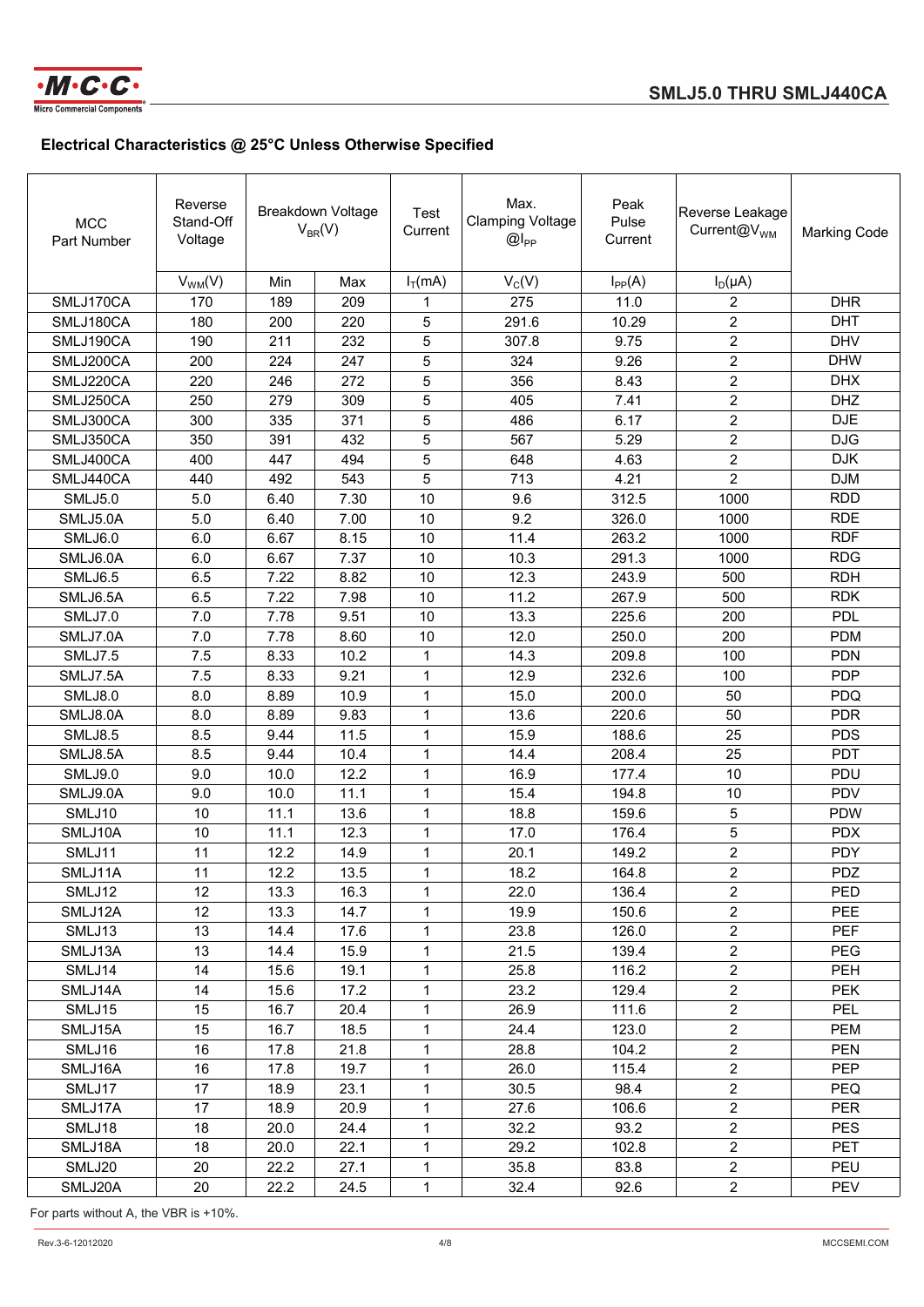

| <b>MCC</b><br>Part Number | Reverse<br>Stand-Off<br>Voltage |      | Breakdown Voltage<br>$V_{BR}(V)$ | Test<br>Current | Max.<br><b>Clamping Voltage</b><br>$@I_{PP}$ | Peak<br>Pulse<br>Current | Reverse Leakage<br>Current@V <sub>WM</sub> | <b>Marking Code</b> |
|---------------------------|---------------------------------|------|----------------------------------|-----------------|----------------------------------------------|--------------------------|--------------------------------------------|---------------------|
|                           | $V_{WM}(V)$                     | Min  | Max                              | $I_T(mA)$       | $V_C(V)$                                     | $I_{PP}(A)$              | $I_D(\mu A)$                               |                     |
| SMLJ22                    | 22                              | 24.4 | 29.8                             | 1               | 39.4                                         | 76.2                     | 2                                          | <b>PEW</b>          |
| SMLJ22A                   | 22                              | 24.4 | 26.9                             | 1               | 35.5                                         | 84.4                     | $\overline{2}$                             | <b>PEX</b>          |
| SMLJ24                    | 24                              | 26.7 | 32.6                             | 1               | 43.0                                         | 69.8                     | $\overline{2}$                             | <b>PEY</b>          |
| SMLJ24A                   | 24                              | 26.7 | 29.5                             | 1               | 38.9                                         | 77.2                     | $\overline{c}$                             | <b>PEZ</b>          |
| SMLJ26                    | 26                              | 28.9 | 35.3                             | 1               | 46.6                                         | 64.4                     | $\overline{2}$                             | <b>PFD</b>          |
| SMLJ26A                   | 26                              | 28.9 | 31.9                             | 1               | 42.1                                         | 71.2                     | $\overline{2}$                             | <b>PFE</b>          |
| SMLJ28                    | 28                              | 31.1 | 38.0                             | 1               | 50.0                                         | 60.0                     | $\overline{2}$                             | PFF                 |
| SMLJ28A                   | 28                              | 31.1 | 34.4                             | 1               | 45.4                                         | 66.0                     | $\overline{c}$                             | PFG                 |
| SMLJ30                    | 30                              | 33.3 | 40.7                             | 1               | 53.5                                         | 56.0                     | $\overline{c}$                             | <b>PFH</b>          |
| SMLJ30A                   | 30                              | 33.3 | 36.8                             | 1               | 48.4                                         | 62.0                     | $\overline{2}$                             | <b>PFK</b>          |
| SMLJ33                    | 33                              | 36.7 | 44.9                             | 1               | 59.0                                         | 50.4                     | $\overline{2}$                             | <b>PFL</b>          |
| SMLJ33A                   | 33                              | 36.7 | 40.6                             | 1               | 53.3                                         | 56.2                     | $\overline{2}$                             | <b>PFM</b>          |
| SMLJ36                    | 36                              | 40.0 | 48.9                             | $\mathbf{1}$    | 64.3                                         | 46.6                     | $\overline{2}$                             | <b>PFN</b>          |
| SMLJ36A                   | 36                              | 40.0 | 44.2                             | $\mathbf{1}$    | 58.1                                         | 51.6                     | $\overline{2}$                             | <b>PFP</b>          |
| SMLJ40                    | 40                              | 44.4 | 54.3                             | $\mathbf{1}$    | 71.4                                         | 42.0                     | $\overline{2}$                             | <b>PFQ</b>          |
| SMLJ40A                   | 40                              | 44.4 | 49.1                             | $\mathbf{1}$    | 64.5                                         | 46.4                     | $\overline{c}$                             | <b>PFR</b>          |
| SMLJ43                    | 43                              | 47.8 | 58.4                             | 1               | 76.7                                         | 39.2                     | $\boldsymbol{2}$                           | <b>PFS</b>          |
| SMLJ43A                   | 43                              | 47.8 | 52.8                             | $\mathbf{1}$    | 69.4                                         | 43.2                     | $\overline{c}$                             | PFT                 |
| SMLJ45                    | 45                              | 50.0 | 61.1                             | $\mathbf{1}$    | 80.3                                         | 37.4                     | $\overline{2}$                             | PFU                 |
| SMLJ45A                   | 45                              | 50.0 | 55.3                             | 1               | 72.7                                         | 41.2                     | $\overline{c}$                             | <b>PFV</b>          |
| SMLJ48                    | 48                              | 53.3 | 65.1                             | $\mathbf{1}$    | 85.5                                         | 35.0                     | $\overline{c}$                             | <b>PFW</b>          |
| SMLJ48A                   | 48                              | 53.3 | 58.9                             | $\mathbf{1}$    | 77.4                                         | 38.8                     | $\overline{c}$                             | <b>PFX</b>          |
| SMLJ51                    | 51                              | 56.7 | 69.3                             | $\mathbf{1}$    | 91.1                                         | 37.0                     | $\overline{2}$                             | <b>PFY</b>          |
| SMLJ51A                   | 51                              | 56.7 | 62.7                             | $\mathbf{1}$    | 82.4                                         | 36.4                     | $\overline{2}$                             | PFZ                 |
| SMLJ54                    | 54                              | 60.0 | 73.3                             | $\mathbf{1}$    | 96.3                                         | 31.2                     | $\overline{c}$                             | <b>RGD</b>          |
| SMLJ54A                   | 54                              | 60.0 | 66.3                             | $\mathbf{1}$    | 87.1                                         | 34.4                     | $\boldsymbol{2}$                           | <b>RGE</b>          |
| SMLJ58                    | 58                              | 64.4 | 78.7                             | $\mathbf{1}$    | 103                                          | 39.2                     | $\overline{c}$                             | <b>PGF</b>          |
| SMLJ58A                   | 58                              | 64.4 | 71.2                             | $\mathbf{1}$    | 93.6                                         | 32.0                     | $\overline{c}$                             | <b>PGG</b>          |
| SMLJ60                    | 60                              | 66.7 | 81.5                             | $\mathbf{1}$    | 107                                          | 28.0                     | $\overline{2}$                             | <b>PGH</b>          |
| SMLJ60A                   | 60                              | 66.7 | 73.7                             | $\mathbf{1}$    | 96.8                                         | 31.0                     | $\boldsymbol{2}$                           | <b>PGK</b>          |
| SMLJ64                    | 64                              | 71.1 | 86.9                             | $\mathbf{1}$    | 114                                          | 26.4                     | $\overline{2}$                             | <b>PGL</b>          |
| SMLJ64A                   | 64                              | 71.1 | 78.6                             | 1               | 103                                          | 29.2                     | $\overline{2}$                             | <b>PGM</b>          |
| SMLJ70                    | 70                              | 77.8 | 95.1                             | $\mathbf{1}$    | 125                                          | 24.0                     | $\overline{2}$                             | <b>PGN</b>          |
| SMLJ70A                   | 70                              | 77.8 | 86.0                             | $\mathbf{1}$    | 113                                          | 26.6                     | $\overline{2}$                             | <b>PGP</b>          |
| SMLJ75                    | 75                              | 83.3 | 102                              | $\mathbf{1}$    | 134                                          | 22.4                     | $\overline{c}$                             | <b>PGQ</b>          |
| SMLJ75A                   | 75                              | 83.3 | 92.1                             | $\mathbf{1}$    | 121                                          | 24.8                     | $\overline{2}$                             | <b>PGR</b>          |
| SMLJ78                    | 78                              | 86.7 | 106                              | 1               | 139                                          | 21.6                     | $\overline{2}$                             | <b>PGS</b>          |
| SMLJ78A                   | 78                              | 86.7 | 95.8                             | 1               | 126                                          | 22.8                     | $\overline{2}$                             | <b>PGT</b>          |
| SMLJ85                    | 85                              | 94.4 | 115                              | 1               | 151                                          | 19.8                     | $\overline{2}$                             | PGU                 |
| SMLJ85A                   | 85                              | 94.4 | 104                              | $\mathbf{1}$    | 137                                          | 20.8                     | $\overline{2}$                             | <b>PGV</b>          |
| SMLJ90                    | 90                              | 100  | 122                              | $\mathbf{1}$    | 160                                          | 18.8                     | $\overline{2}$                             | <b>PGW</b>          |
| SMLJ90A                   | 90                              | 100  | 111                              | $\mathbf{1}$    | 146                                          | 20.6                     | $\overline{2}$                             | <b>PGX</b>          |
| <b>SMLJ100</b>            | 100                             | 111  | 136                              | 1               | 179                                          | 16.8                     | $\overline{2}$                             | <b>PGY</b>          |
| SMLJ100A                  | 100                             | 111  | 123                              | 1               | 162                                          | 18.6                     | $\overline{2}$                             | <b>PGZ</b>          |
| SMLJ110                   | 110                             | 122  | 149                              | $\mathbf{1}$    | 196                                          | 15.4                     | $\overline{2}$                             | <b>PHD</b>          |
| SMLJ110A                  | 110                             | 122  | 135                              | 1               | 177                                          | 16.8                     | $\overline{2}$                             | PHE                 |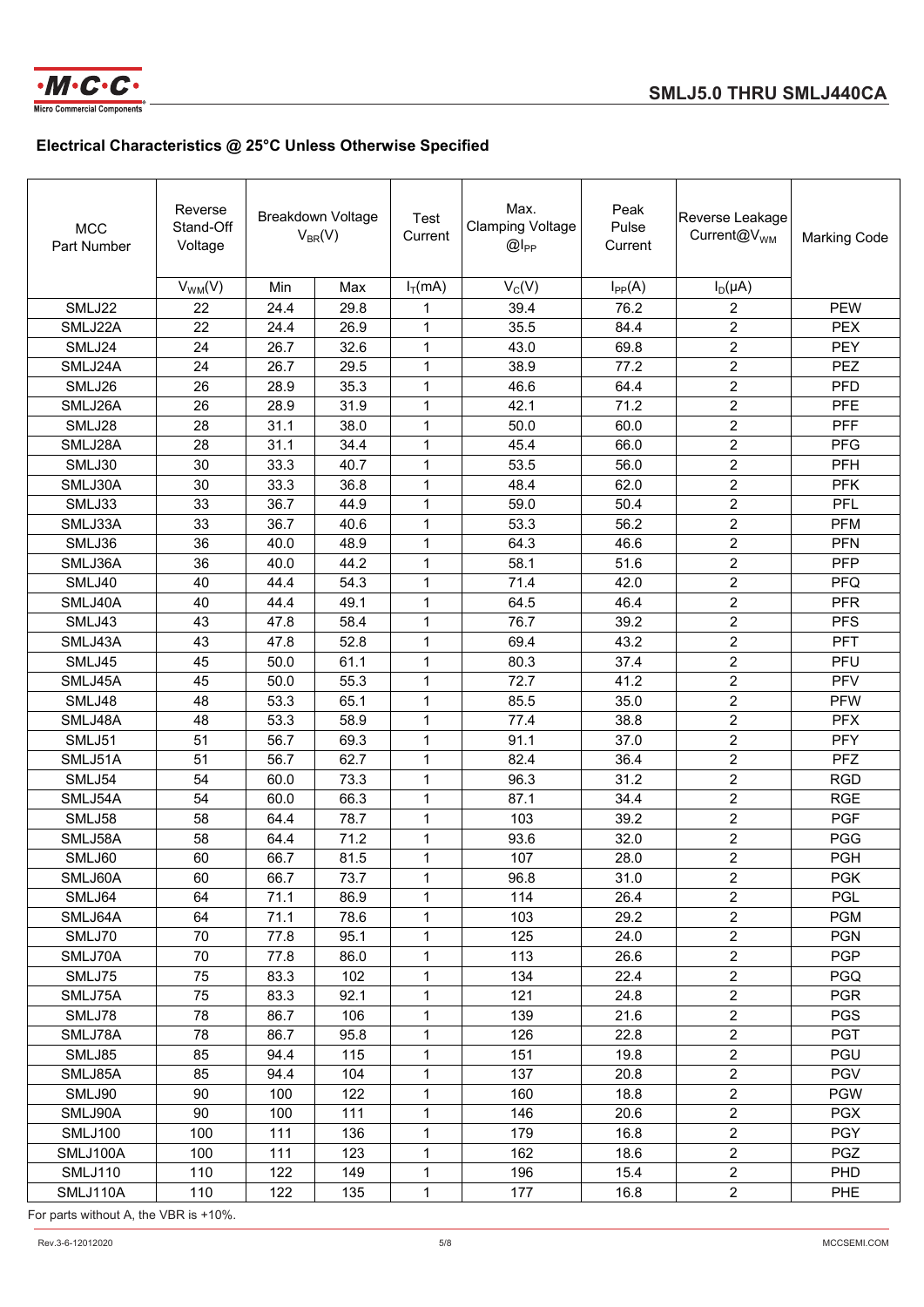

| <b>MCC</b><br>Part Number | Reverse<br>Stand-Off<br>Voltage |            | Breakdown Voltage<br>$V_{BR}(V)$ | Test<br>Current | Max.<br><b>Clamping Voltage</b><br>$@I_{PP}$ | Peak<br>Pulse<br>Current | Reverse Leakage<br>Current@V <sub>WM</sub> | <b>Marking Code</b> |
|---------------------------|---------------------------------|------------|----------------------------------|-----------------|----------------------------------------------|--------------------------|--------------------------------------------|---------------------|
|                           | $V_{WM}(V)$                     | <b>Min</b> | Max                              | $I_T(mA)$       | $V_C(V)$                                     | $I_{PP}(A)$              | $I_D(\mu A)$                               |                     |
| <b>SMLJ120</b>            | 120                             | 133        | 163                              | 1               | 214                                          | 14.0                     | $\overline{2}$                             | <b>PHF</b>          |
| SMLJ120A                  | 120                             | 133        | 147                              | 1               | 193                                          | 15.6                     | $\overline{2}$                             | <b>PHG</b>          |
| SMLJ130                   | 130                             | 144        | 176                              | 1               | 231                                          | 13.0                     | $\overline{2}$                             | <b>PHH</b>          |
| SMLJ130A                  | 130                             | 144        | 159                              | 1               | 209                                          | 14.4                     | $\overline{c}$                             | <b>PHK</b>          |
| <b>SMLJ150</b>            | 150                             | 167        | 204                              | 1               | 268                                          | 11.2                     | $\overline{2}$                             | PHL                 |
| SMLJ150A                  | 150                             | 167        | 185                              | 1               | 243                                          | 12.4                     | $\overline{2}$                             | <b>PHM</b>          |
| SMLJ160                   | 160                             | 178        | 218                              | 1               | 287                                          | 10.4                     | $\overline{2}$                             | <b>PHN</b>          |
| SMLJ160A                  | 160                             | 178        | 197                              | 1               | 259                                          | 11.6                     | $\overline{2}$                             | <b>PHP</b>          |
| SMLJ170                   | 170                             | 189        | 231                              | 1               | 304                                          | 9.8                      | $\overline{2}$                             | <b>PHQ</b>          |
| SMLJ170A                  | 170                             | 189        | 209                              | 1               | 275                                          | 11.0                     | $\overline{2}$                             | <b>PHR</b>          |
| SMLJ180A                  | 180                             | 200        | 220                              | 5               | 291.6                                        | 10.29                    | $\overline{2}$                             | <b>PHT</b>          |
| SMLJ190A                  | 190                             | 211        | 232                              | 5               | 307.8                                        | 9.75                     | $\overline{2}$                             | <b>PHV</b>          |
| SMLJ200A                  | 200                             | 224        | 247                              | 5               | 324                                          | 9.26                     | $\overline{2}$                             | <b>PHW</b>          |
| SMLJ220A                  | 220                             | 246        | 272                              | 5               | 356                                          | 8.43                     | $\overline{2}$                             | <b>PHX</b>          |
| SMLJ250A                  | 250                             | 279        | 309                              | 5               | 405                                          | 7.41                     | $\overline{2}$                             | <b>PHZ</b>          |
| SMLJ300A                  | 300                             | 335        | 371                              | 5               | 486                                          | 6.17                     | $\overline{2}$                             | <b>PJE</b>          |
| SMLJ350A                  | 350                             | 391        | 432                              | 5               | 567                                          | 5.29                     | $\overline{2}$                             | <b>PJG</b>          |
| SMLJ400A                  | 400                             | 447        | 494                              | 5               | 648                                          | 4.63                     | $\overline{2}$                             | <b>PJK</b>          |
| SMLJ440A                  | 440                             | 492        | 543                              | 5               | 713                                          | 4.21                     | $\overline{2}$                             | <b>PJM</b>          |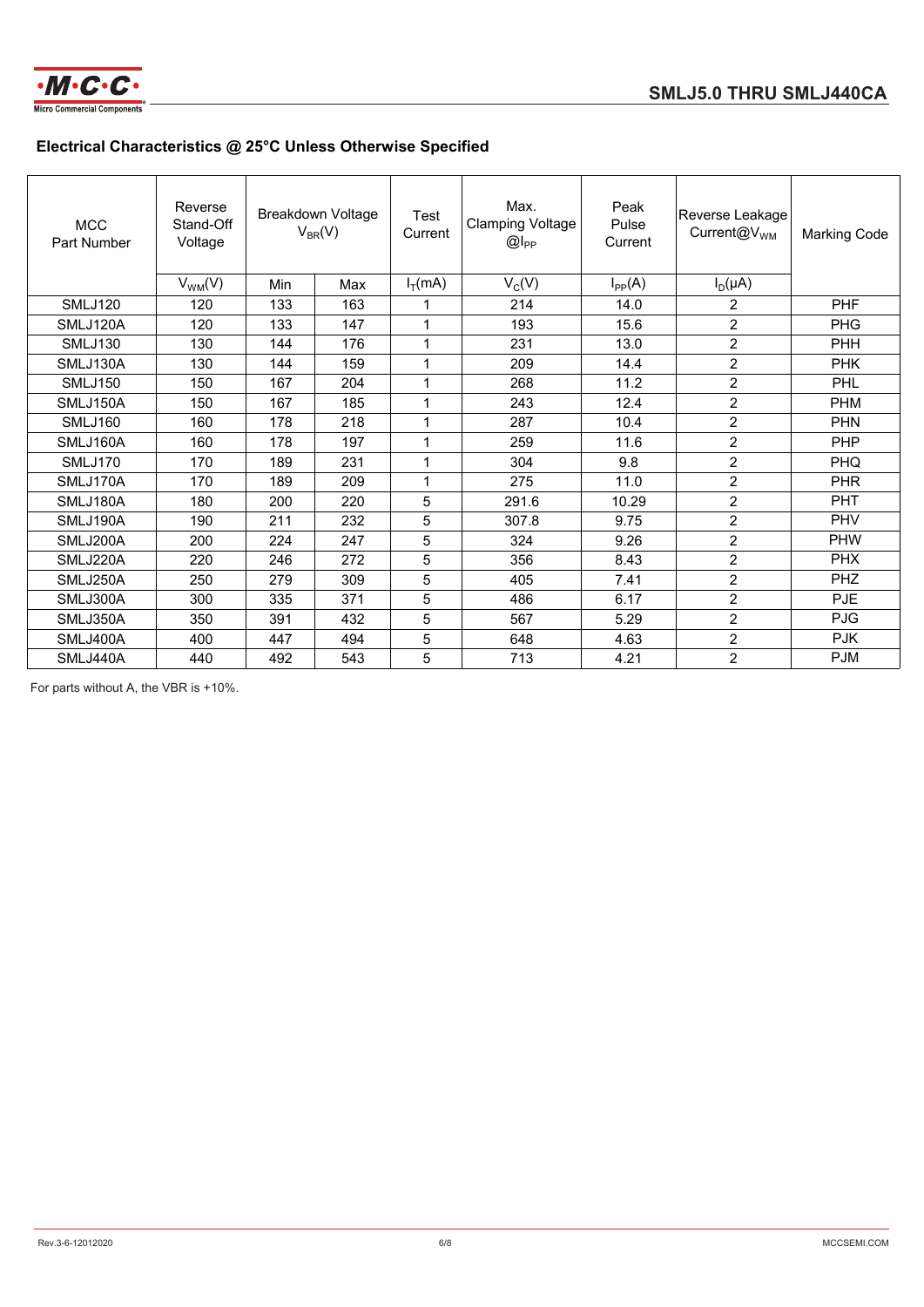



## **Curve Characteristics**



Fig. 2 - Typical Junction Capacitance

10000



T<sub>A</sub> - Ambient Temperature (°C)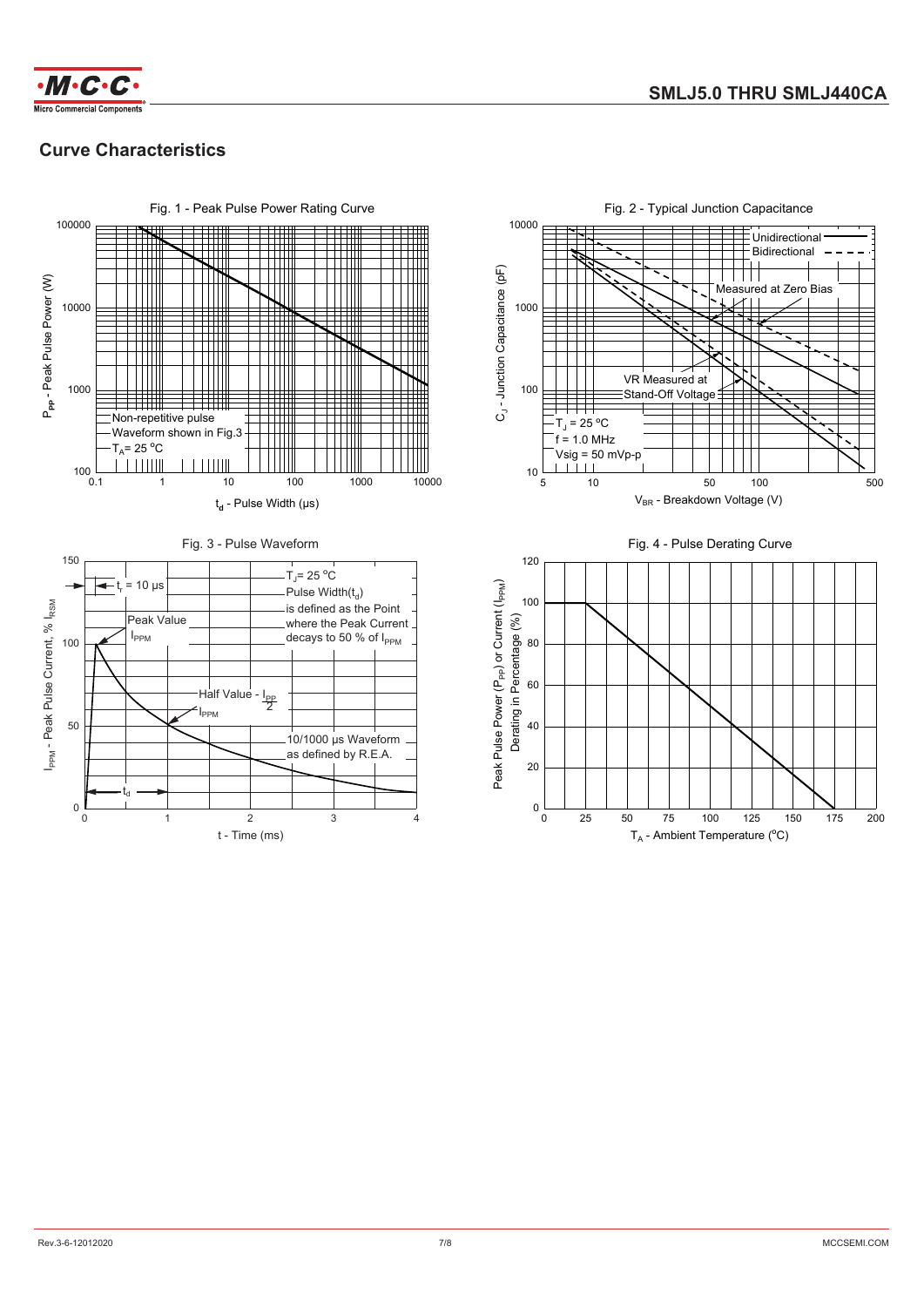

## **Ordering Information**

| <b>Device</b>  | <b>Packing</b>       |
|----------------|----------------------|
| Part Number-TP | Tape&Reel:3Kpcs/Reel |

#### **\*\*\*IMPORTANT NOTICE\*\*\***

*Micro Commercial Components Corp*. reserves the right to make changes without further notice to any product herein to make corrections, modifications, enhancements, improvements, or other changes. Micro Commercial Components **Corp** does not assume any liability arising out of the application or use of any product described herein; neither does it convey any license under its patent rights ,nor the rights of others. The user of products in such applications shall assume all risks of such use and will agree to hold *Micro Commercial Components Corp* . and all the companies whose products are represented on our website, harmless against all damages. Micro Commercial Components Corp. products are sold subject to the general terms and conditions of commercial sale, as published at

https://www.mccsemi.com/Home/TermsAndConditions.

### **\*\*\*LIFE SUPPORT\*\*\***

MCC's products are not authorized for use as critical components in life support devices or systems without the express written approval of Micro Commercial Components Corporation.

### **\*\*\*CUSTOMER AWARENESS\*\*\***

Counterfeiting of semiconductor parts is a growing problem in the industry. Micro Commercial Components (MCC) is taking strong measures to protect ourselves and our customers from the proliferation of counterfeit parts. MCC strongly encourages customers to purchase MCC parts either directly from MCC or from Authorized MCC Distributors who are listed by country on our web page cited below. Products customers buy either from MCC directly or from Authorized MCC Distributors are genuine parts, have full traceability, meet MCC's quality standards for handling and storage. MCC will not provide any warranty coverage or other assistance for parts bought from Unauthorized Sources. MCC is committed to combat this global problem and encourage our customers to do their part in stopping this practice by buying direct or from authorized distributors.